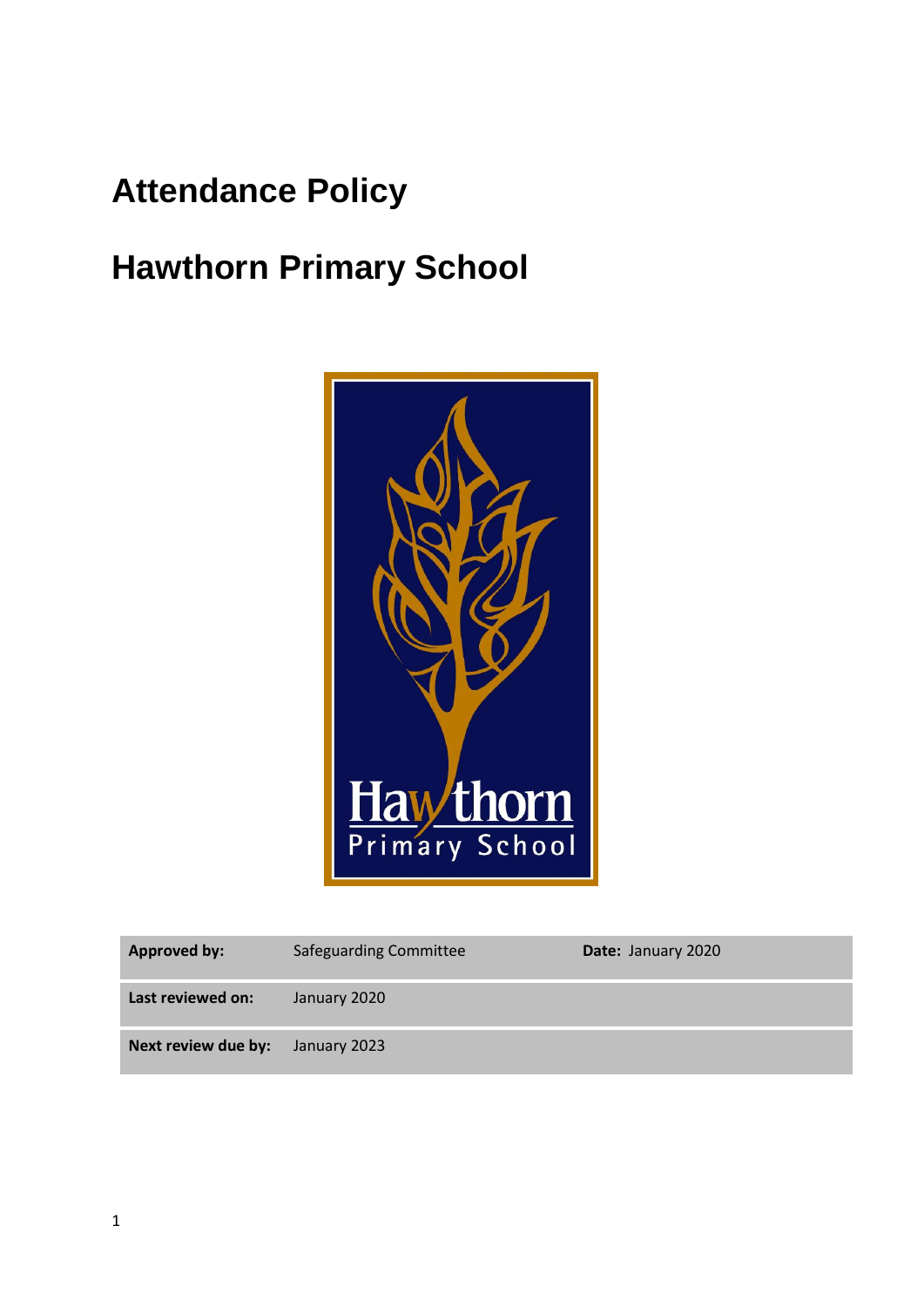## **Attendance Policy**

## **Our school target is 97%**

## **Introduction**

Regular and punctual school attendance is important. Pupils need to attend school regularly if they are to take full advantage of the educational opportunities available to them by law. Hawthorn Primary School fully recognises its responsibilities to ensure pupils are in school and on time, therefore having access to learning for the maximum number of days and hours.

Our policy applies to all children registered at this school and this policy is made available to all parents/carers of pupils who are registered at our school on our school website or available from reception for those without access to the internet.

This policy has been written to adhere to the relevant Children Acts, Education Acts, Regulations and Guidance from the Department for Education in addition to guidance from the Local Authority.

Although parents/carers have the legal responsibility for ensuring their child's good attendance, the Head teacher and Governors at our school work together with other professionals and agencies to ensure that all pupils are encouraged and supported to develop good attendance habits. Procedures in this policy are followed to ensure this happens.

Children who are persistently late or absent soon fall behind with their learning. Children who are absent from school frequently develop large gaps in their learning which will impact on their progress and their ability to meet age related learning expectations. A child whose attendance drops to 90% each year will, over their time at primary school, have missed two whole terms of learning.

## **Aims and Objectives**

This attendance policy ensures that all staff and governors in our school are fully aware of and clear about the actions necessary to promote good attendance.

#### **Through this Policy we aim to:**

- Improve pupils' achievement by ensuring high levels of attendance and punctuality.
- Achieve a minimum of **97%** attendance for all children, apart from those with chronic health issues.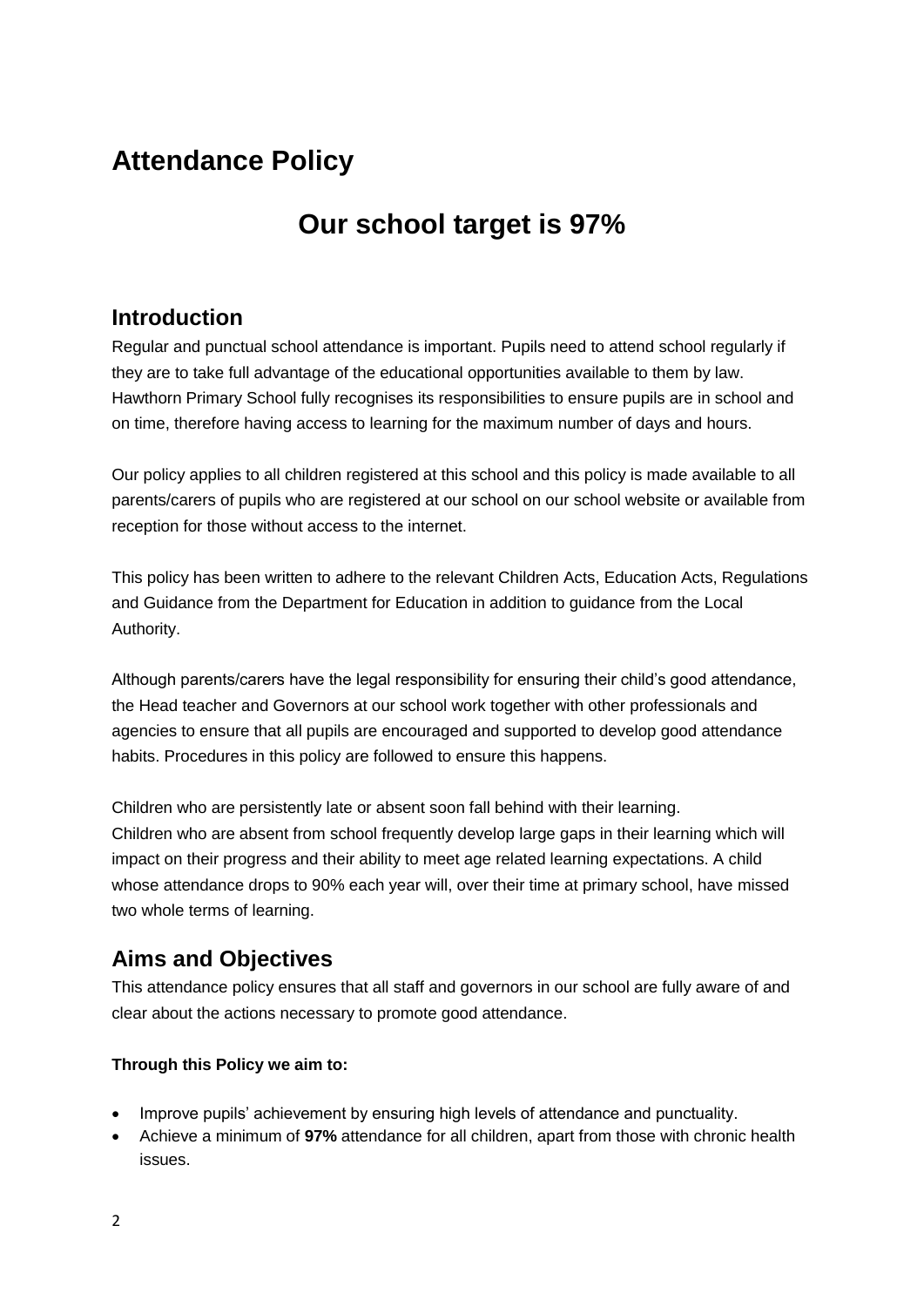- Create an ethos in which good attendance and punctuality are recognised as the norm and seen to be valued by the school.
- Raise awareness of parents, carers and pupils of the importance of uninterrupted attendance and punctuality at every stage of a child's education.
- Ensure that our policy applies to Reception aged children in order to promote good habits at an early age.
- Work in partnership with pupils, parents, staff and the Attendance Service so that all pupils realise their potential, unhindered by unnecessary absence.
- Promote a positive and welcoming atmosphere in which pupils feel safe, secure, and valued, and encourage in pupils a sense of their own responsibility.
- Establish a pattern of monitoring attendance and ensure consistency in recognising achievement and dealing with difficulties.
- Recognise the key role of all staff in promoting good attendance.
- Recognise the role of class teachers as they will be able to identify where attendance is having an impact on attainment.

#### **We maintain and promote good attendance and punctuality through:**

- Raising awareness of attendance and punctuality issues among all staff, parents and pupils.
- Ensuring that parents have an understanding of the responsibility placed on them for making sure their child attends regularly and punctually.
- Equipping children with the life skills needed to take responsibility for good school attendance and punctuality appropriate to the child's age and development.
- Maintaining effective means of communication with parents, pupils, staff and governors on school attendance matters.
- Developing and implementing procedures for identifying, reporting and reviewing cases of poor attendance and persistent lateness.
- Supporting pupils who have been experiencing any difficulties at home or at school which are preventing good attendance.
- Developing and implementing procedures to follow up non-attendance at school.

## **Procedures**

#### **Our school will undertake to follow the following procedures to support good attendance:**

- To maintain appropriate registration processes.
- To maintain appropriate attendance data.
- To communicate clearly the attendance procedures and expectations to all staff, governors, parents and pupils.
- To have consistent and systematic daily records which give detail of any absence and lateness.
- To follow up absences and persistent lateness if parents/carers have not communicated with the school.
- To inform parents/carers what constitutes authorised and unauthorised absence.
- To strongly discourage unnecessary absence through holidays taken during term time.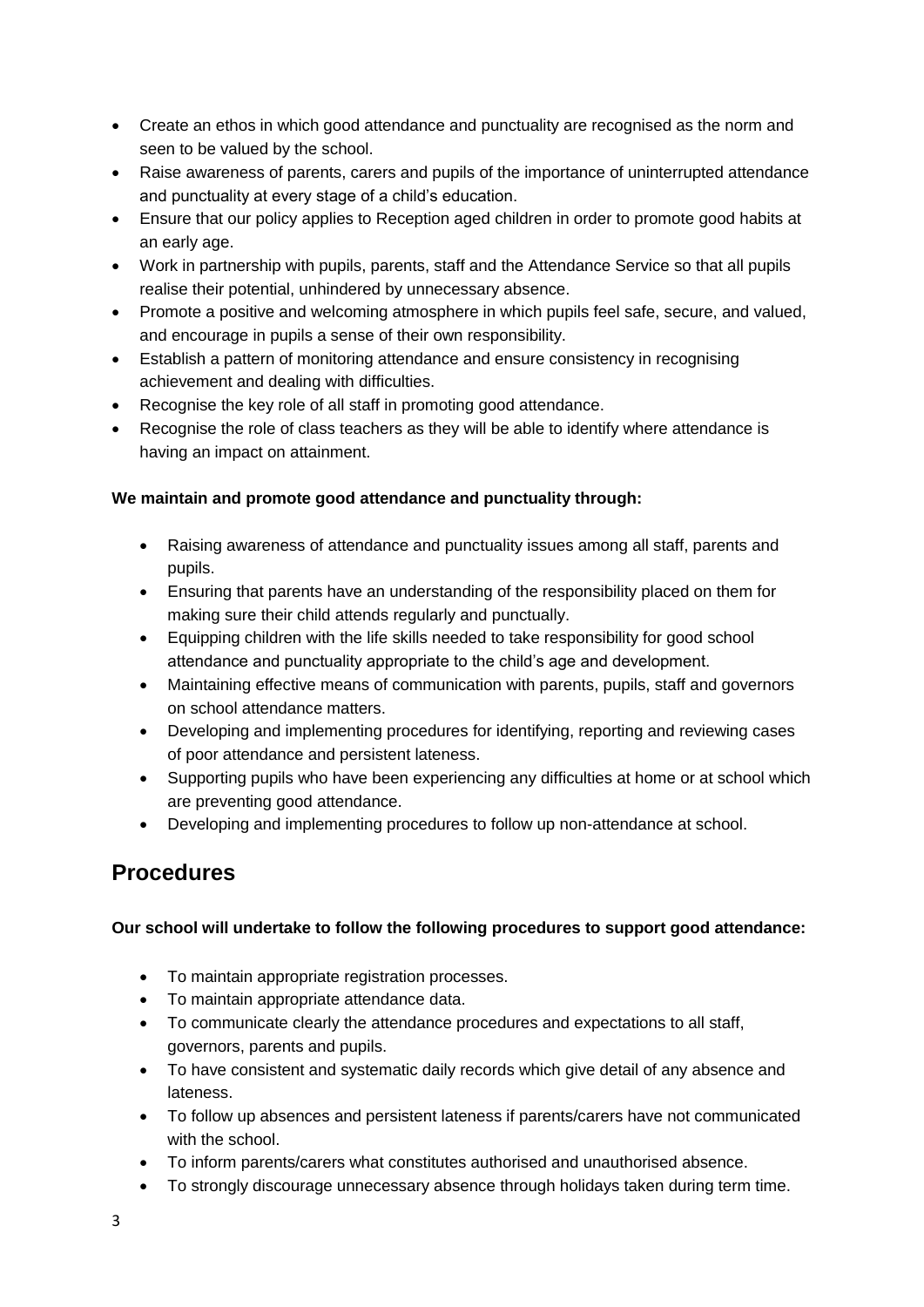- To work with parents to improve individual pupils attendance and punctuality
- To refer to the Attendance Service or appropriate agencies of any child whose attendance causes concern and where parents/carers have not responded to school initiatives to improve.
- To report attendance statistics to the Local Authority and the DfE where requested.
- All staff should be aware that they must raise any attendance or punctuality concerns to the nominated person with responsibility for monitoring attendance.

## **Responsibilities**

All members of school staff have a responsibility for identifying trends in attendance and punctuality. The following includes a more specific list of the kinds of responsibilities which individuals might have.

#### **Class teachers are responsible for:**

- Keeping an overview of class and individual attendance looking particularly for either poor overall attendance, anomalies in patterns of attendance and/ or unusual explanations for attendance offered by children and their parents/ carers
- Informing the nominated person where there are concerns and acting upon them
- Providing background information to support referrals
- Monitoring follow-up once actions have been taken to correct attendance concerns
- Emphasising with their class the importance of good attendance and promptness
- Following up absences with immediate requests for explanation which should be recorded appropriately.
- Discussing attendance issues at consultation evenings where necessary

#### **The Head teacher is responsible for:**

- Overall monitoring of school attendance
- Trends in authorised and unauthorised absence
- Contacting families where concerns are raised about absence including arranging meetings to discuss attendance issues
- Monitoring individual attendance where concerns have been raised
- Making referrals to the Attendance Service
- Providing reports and background information to inform discussion with the school's LA Attendance Officer
- Liaising with other professionals to determine potential sources of difficulties and reasons for absence.

#### **Staff in the School Office are responsible for:**

- Collating and recording registration and attendance information.
- Taking and recording messages from parents regarding absence
- Ensuring the Absence/Late register is completed
- Contacting parents of absent children where no contact has been made.
- Recording details of children who arrive late or go home early
- Keeping an overview of class and individual attendance looking particularly for either poor overall attendance, anomalies in patterns of attendance and/ or unusual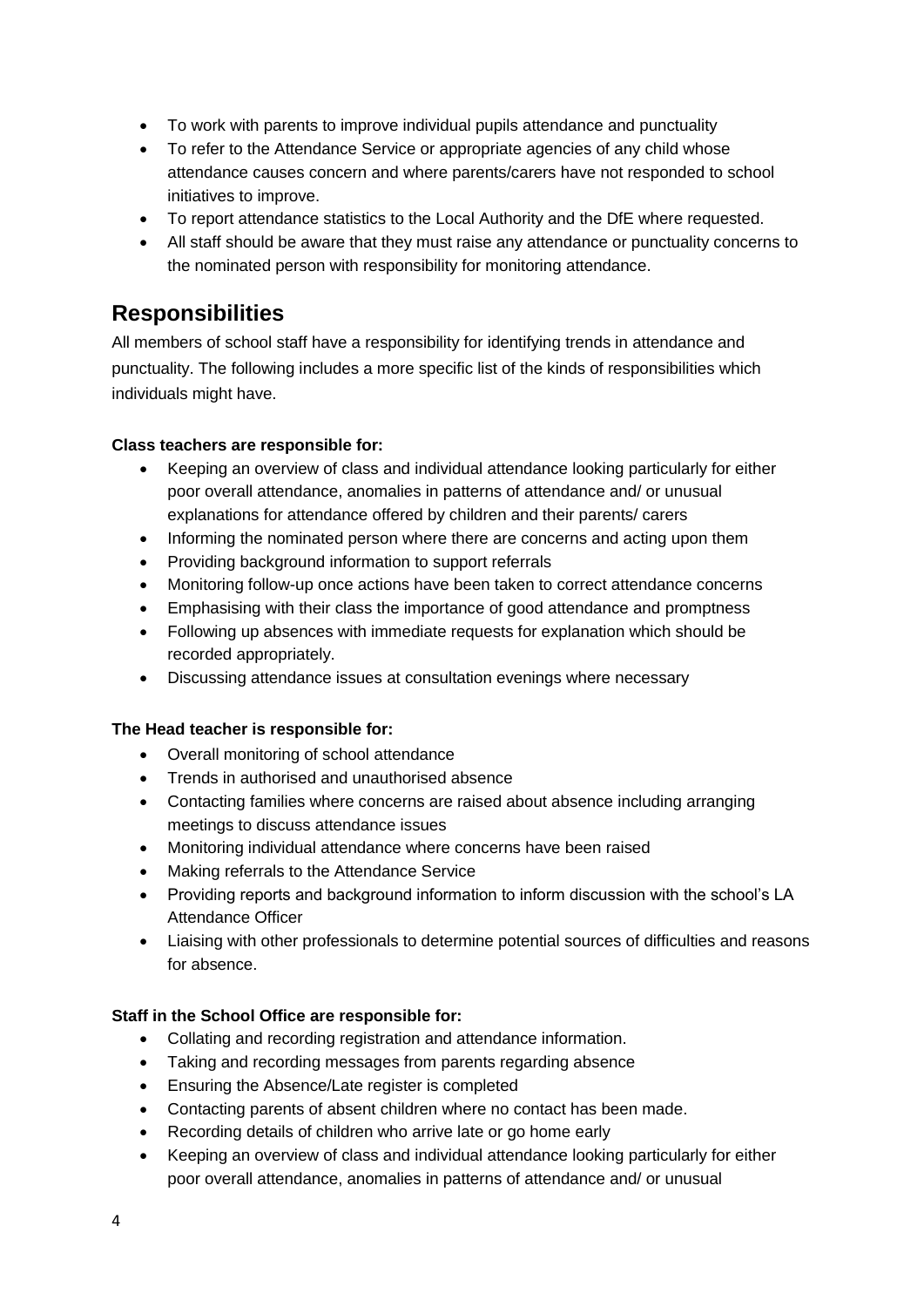explanations for attendance offered by children and their parents/ carers and reporting concerns to the Head teacher

- Sending out standard letters regarding attendance
- First Day Response: Contacting home if no reason for absence is received. This is completed by phone; text or home visit on first day of absence.

#### **Family Support Coordinator/ Attendance Officer are responsible for:**

At Hawthorn Primary School we have employed a Family Support Coordinator, Lorraine Shields, and Attendance Officer, Tracy Lake to offer additional support to Parents / carers and pupils. This includes support in relation to:

- Improving school attendance by carrying out home visits, attending meeting with the parent / carer
- To identify with parents the reason for poor attendance and work with parents to achieve improved attendance and reduce exclusions
- Monitor attendance levels & punctuality
- Offer parent contracts and attendance plans
- Identify patterns of absence
- Talk to pupils on a 1:1 basis regarding attendance related matters
- Offer group work sessions to remove the barriers to attendance including friendship groups
- Refer to outside agencies for additional support for families including School Health, CYPS, Attendance Service, Police, Youth Offending Team & Social Care

#### **Parents/Carers are responsible for:**

- Ensuring that their child attends school regularly and punctually unless prevented from doing so by illness or attendance at a medical appointment.
- Contacting the school office on the first morning of absence.
- Informing the school in advance of any medical appointments in school time. For the absence to be recorded as a medical absence we do require evidence from the doctor or dentist. (Appointment card/letter)
- Making requests for authorised absence in term time, only if absolutely necessary as these are not automatically authorised.
- Talking to the school as soon as possible about any child's reluctance to come to school so that problems can be quickly identified and dealt with.

## **Authorised absence**

An absence is classified as authorised when a child has been away from school for a legitimate reason and the school has received notification from a parent or carer. For example, if a child has been unwell and the parent telephones the school to explain the absence.

Only the school can make an absence authorised. Parents do not have this authority. Consequently, **not all** absences supported by parents will be classified as authorised.

### **Unauthorised absence**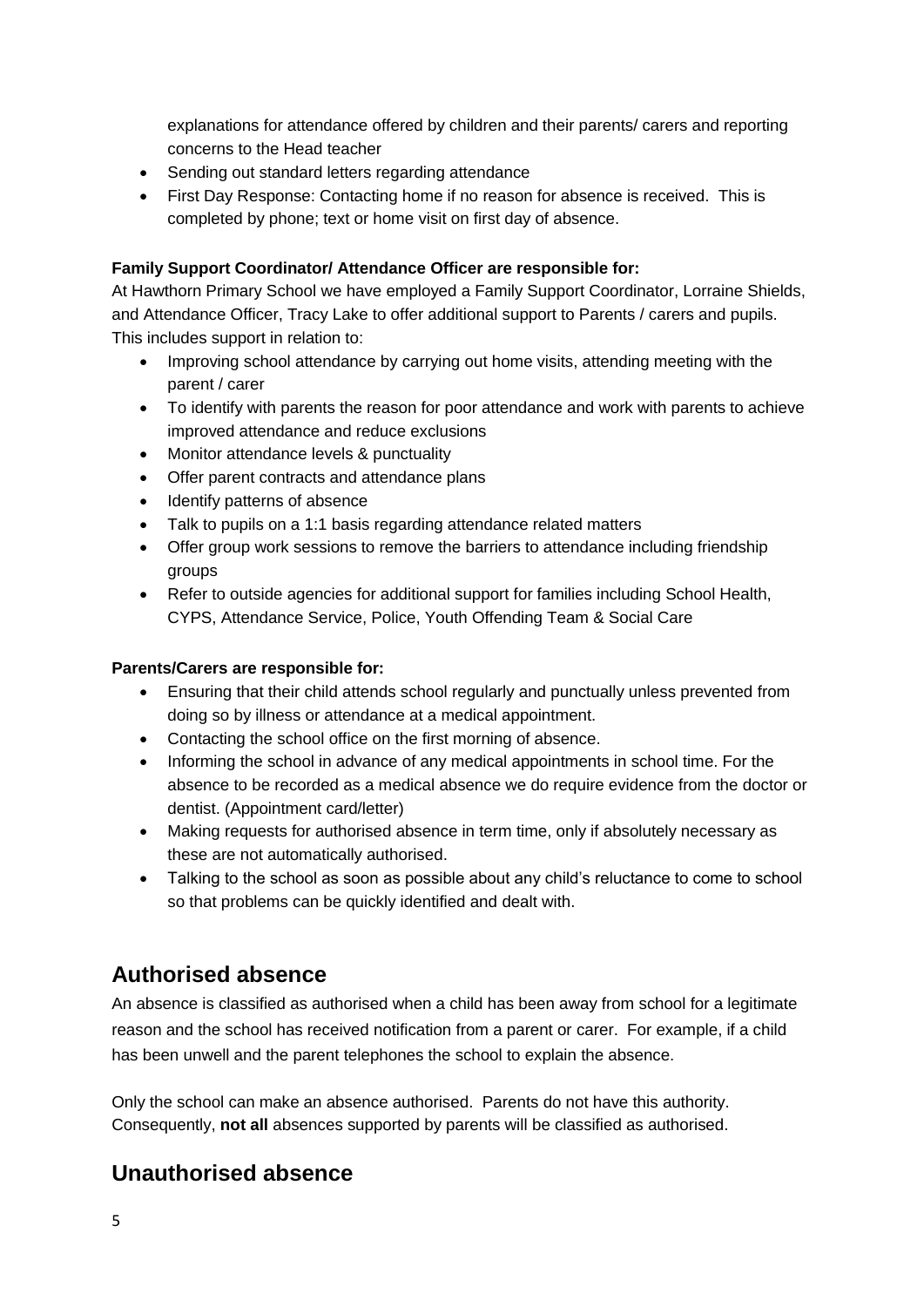An absence is classified as unauthorised when a child is away from school without the permission of the school.

Therefore the absence is unauthorised if a child is away from school without good reason, even with the support of a parent.

## **Registers**

- 1. Registers are legal documents and will be marked twice a day
- 2. Parents must always give reasons for absence to the school.
- 3. Schools are to determine whether absence is authorised or unauthorised in exceptional circumstances, considering factors such as frequency, duration, attendance patterns, i.e. within reason. Staff must be observant of situations where absence is continually condoned by parents.

The guidelines below clarify possible actions**.**

| <b>Authorised Absence</b>                     | <b>Unauthorised Absence</b>                     |  |
|-----------------------------------------------|-------------------------------------------------|--|
| <b>Illness</b>                                | Absence without a valid reason                  |  |
| Medical Appointment / Dental (For the time of | Latecomers beyond 30 minutes after the          |  |
| appointment including travelling)             | session has started                             |  |
| <b>Family Bereavement</b>                     | Persistent lateness within the first 30 minutes |  |
|                                               | of the day                                      |  |
| <b>Religious Observance</b>                   | Babysitting children including siblings.        |  |
| Interview / Work Experience                   | Shopping during school time.                    |  |
| <b>Excluded Children</b>                      | Special occasions, e.g. birthday.               |  |
| Sports / Music / Exams                        | Holidays                                        |  |
| Agreed other educational activity at the      |                                                 |  |
| discretion of the Head teacher                |                                                 |  |

#### **Reintegrating Long Term Absentees**

Following a long period of absence, a child may feel vulnerable, so staff may wish to arrange a phased or gradual return, allocation of a 'Key Worker', consider whether Special Needs support is appropriate, ensure that all staff are aware of the situation and nominate a key person to monitor the child's reintegration into school. All children must feel welcomed back and know from whom they can seek help. Never leave children sitting in corridors or outside an office for long periods.

## **Registration**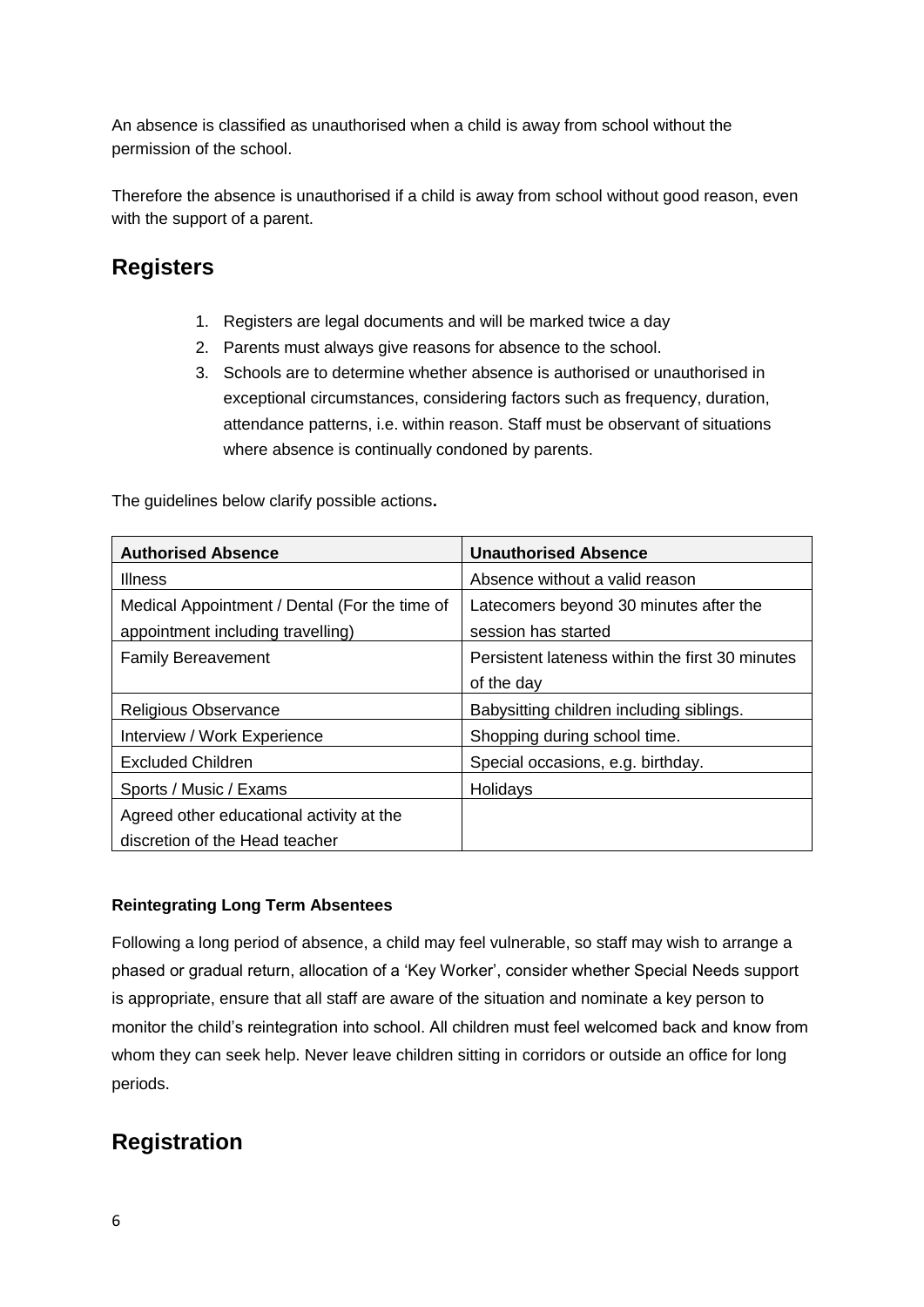All the school doors open at **8.45 am until 9.00 am**. This time is sufficient for all pupils to come into their classroom.

Each class teacher has the responsibility for keeping an accurate record of attendance. Any pupil who is absent must be recorded at the beginning of the morning and afternoon session. The attendance register must be completed by the class teacher by 9.00 am and by 1.20 pm. All attendance records are documented using SIM's software, which is supported by the Local Authority. Attendance registers are legal documents and these must be kept secure and preserved for a period of three years after the date they were last used.

## **Lateness**

Repeated absence at the beginning of a school session can amount to failure to attend regularly for the purpose of 1996 Education Act. The school seeks to improve general punctuality and to improve attitude of persistent offenders by:-

- a. Informing parents of our expectations and offer ways of helping combat lateness.
- b. Parents of persistent offenders must be contacted, and reported to the Attendance Officer if no improvement.
- c. Praise and acknowledge latecomers who improve.
- d. Ensure that staff set a good example by arriving punctually for lessons.
- e. All children and parents must understand that lateness is actively discouraged, although sensitivity may be appropriate in some cases.
- f. Schools may use other incentives to improve levels of punctuality
- g. The Attendance Officer and Family Support Coordinator will be used to supporting pupils and families with any of the above issues.

Once the doors are closed at 9.00 am the only way to get into school is via the school main reception office. Any pupil who comes into school this way from 9.00 am will be marked as late in the attendance record. Records are kept of those pupils who are late, this is documented on the electronic register for each pupil (Attendance code L). Any child who arrives for school later than 9.25 a.m. will be marked as having an unauthorised absence for the morning. (Attendance code U).

Children who have attended a dentist or doctor's appointment and subsequently come to school later than 9.00am will have the absence recorded as a medical absence (Attendance code M).

Children who are persistently late miss a significant amount of learning, often the most important aspect, as the beginning of the day is where the teacher explains the learning and what each child is expected to achieve.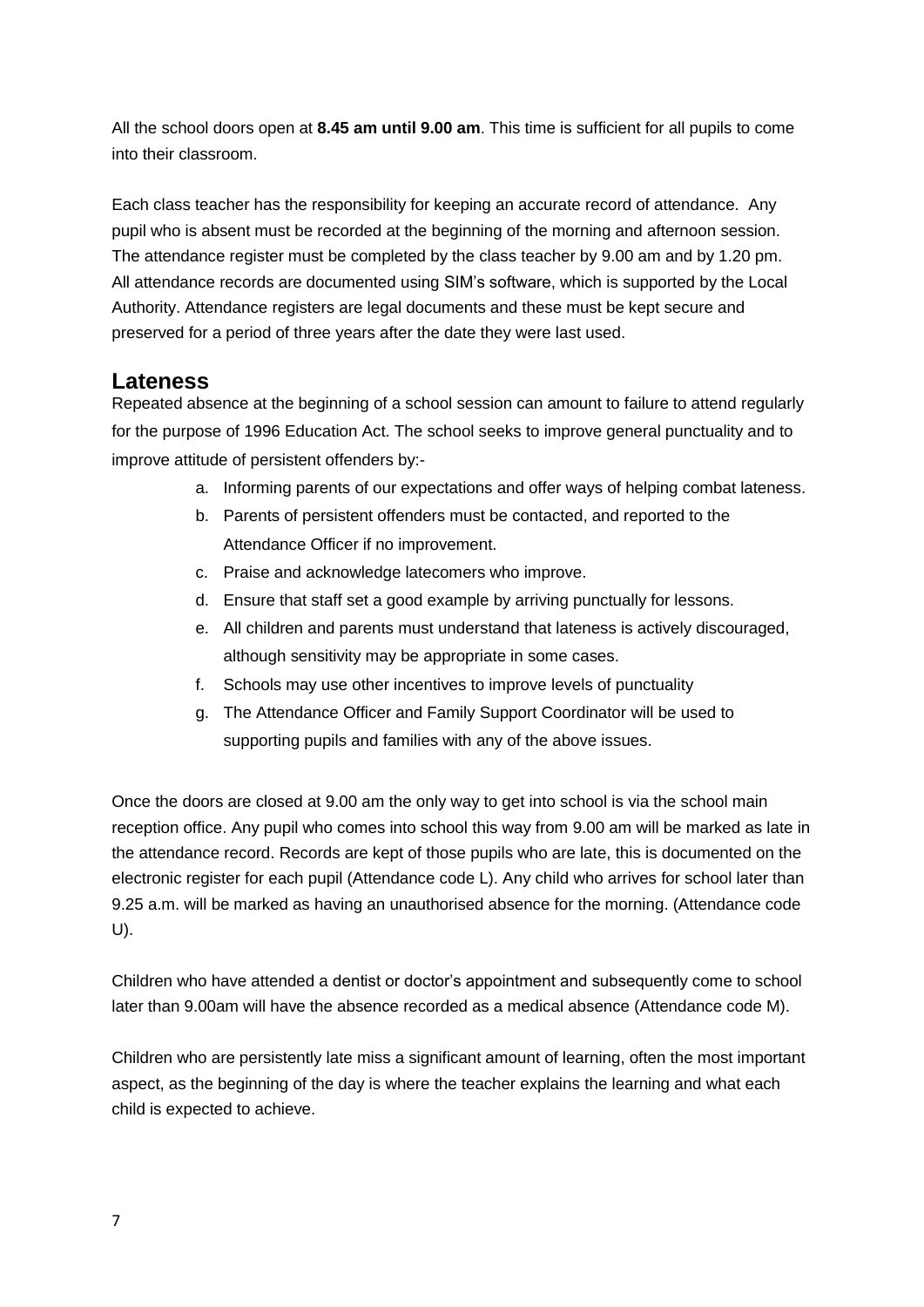Where there have been persistent incidents of lateness parents/carers will receive a letter advising them of the concerns and the school will provide opportunities for parents/carers to seek support and advice to address these issues.

## **Absences**

Parents/carers should contact the school on the first day of their child's absence. When parents/carers notify us of their child's absence it is important that they provide us with full and accurate details of the reason for their absence and expected date of return. This information is used to determine whether the absence is authorised or unauthorised. The Head teacher has the responsibility to determine whether absences are authorised or unauthorised

Where we have not received a reason for a child's absence then we refer to the Attendance Officer to contact the family and chase up. A follow up home visit may also be completed if required.

## **First Day Contact**

Where a child is absent from school and we have not received any verbal or written communication from the parent, then we initiate a first day contact process. The Attendance Officer and the Admin Officer check all of the registers from 9.00 am and 9.30 am on a daily basis, to identify those pupils who are absent. There are occasions when we are unaware why the child is absent and we will attempt to contact the parent to check the reasons for the child's absence.

#### **Illness**

When children have an illness that means they will be away from school long term, the school will do all it can to send material home, so that they can keep up with their school work. In the event your child has diarrhoea and/or vomiting, it is recommended that they stay off school and return 24 hours from the last episode of diarrhoea or vomiting.

If the absence is likely to continue for an extended period, or be a repetitive absence, the school will contact the support services Newcastle Local Authority and Bridges School, to see if arrangements can be made for the child to be given some home tuition outside school.

Where over the course of an academic year, a child has repeated periods of illness, the school will write to parents to ask them to provide medical evidence for each future period of illness related absence. This evidence could be a Doctor's note, appointment card/letter or copy of a prescription. We may seek written permission from you for the school to make their own enquiries. Alternatively we may make a referral to the School Health Advisor to offer support.

## **Parental Request for Absence from School for Holiday**

With effect from September 2013 the government abolished the right of Head teachers to authorise absence specifically for holidays of up to 10 days per year if special circumstances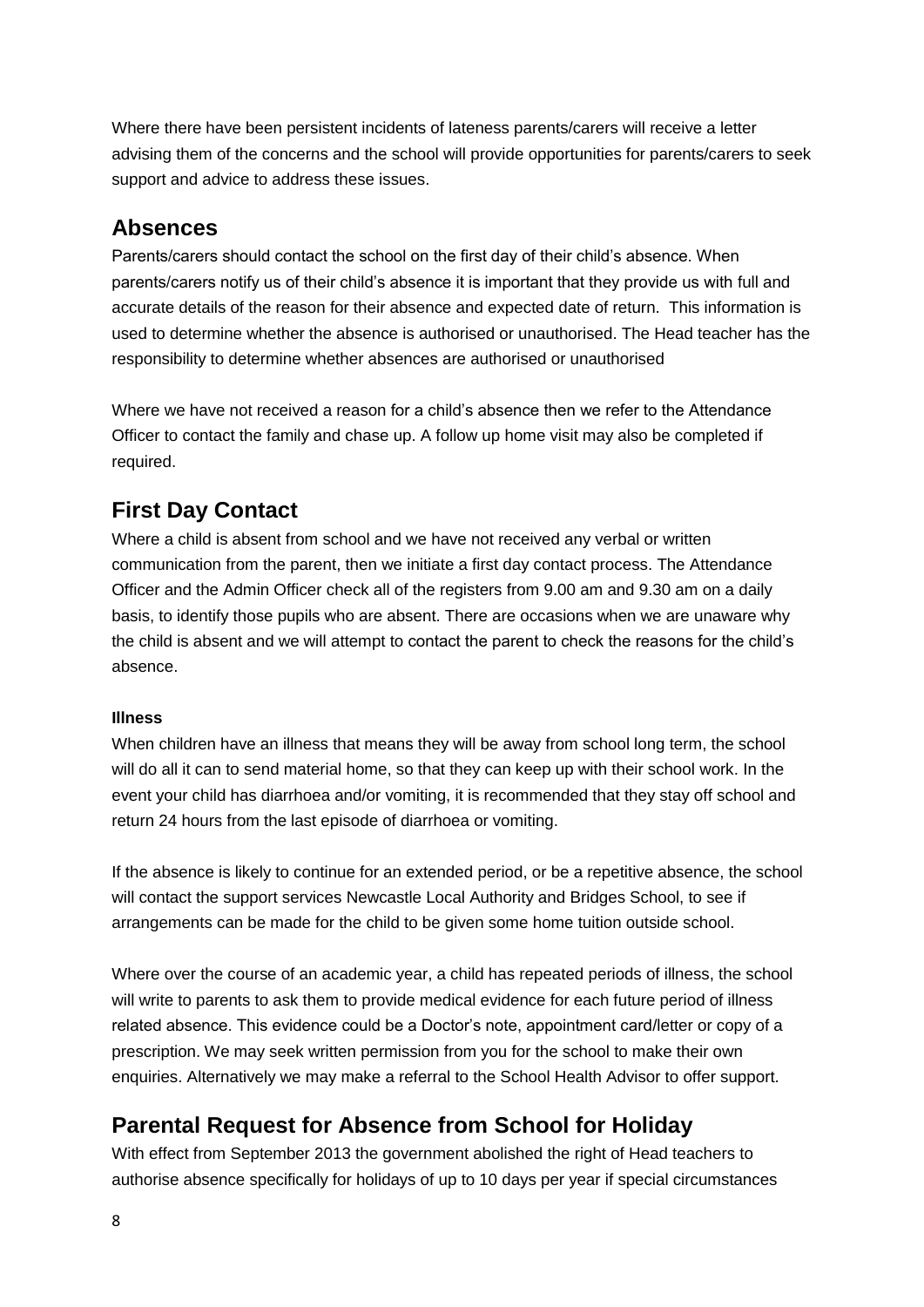exist. Instead, Head teachers will only be allowed to grant leave of absence for any reason if they are satisfied exceptional circumstances exist. Parents are encouraged to keep open lines of communication with school over absence as persistent absence can be considered a safeguarding matter.

## **Addressing Attendance Concerns**

The school expects attendance of at least **97%**

It is important for children to establish good attendance habits early on in their primary school career. It is the responsibility of the Head teacher and the governors to support good attendance and to identify and address attendance concerns promptly. In our school parents are to ensure their child attends school regularly and punctually and therefore when become concerned about attendance we will inform parents/carers of our concerns. Initially concerns about attendance are raised with parents via letters which are sent home, parents may be offered a parent contract. A parent contract is an agreement / action plan which looks at ways to work together to improve attendance. (See Appendix A) There will be opportunities for the parent/carer to discuss reasons for absence and support to be given by the school with the aim to improve attendance. Where a child's attendance record does not improve over a period of time then the school has a responsibility to make a referral to the LA Attendance Officer.

The Attendance Service will look at each case and may issue fixed penalty notices to parents where there is poor attendance.

The LA Attendance Service working jointly with Legal Services may also consider:

- Applying for a parenting order
- Applying for an education supervision order
- School Attendance Order (If parent has not registered their child in a school)
- Community Order

The LA Attendance Officer can remotely check and monitor attendance levels. The LA Attendance Officer regularly carries out register checks to identify children with low attendance.

## **Monitoring Attendance**

Our office staff have the responsibility for ensuring that all of the attendance data is accurately recorded on the Sims attendance software. Regular meetings are held with the Head teacher to discuss all attendance concerns and appropriate actions are taken following these meetings such as letters sent to parents or meetings arranged to discuss attendance concerns with parents*.*

*At Hawthorn Primary School we follow a traffic light system, the purpose of colour coding helps staff, Parents and Pupils have a clear understanding of our expectations. (See appendix 2)*

• *Red Zone: Under 90%*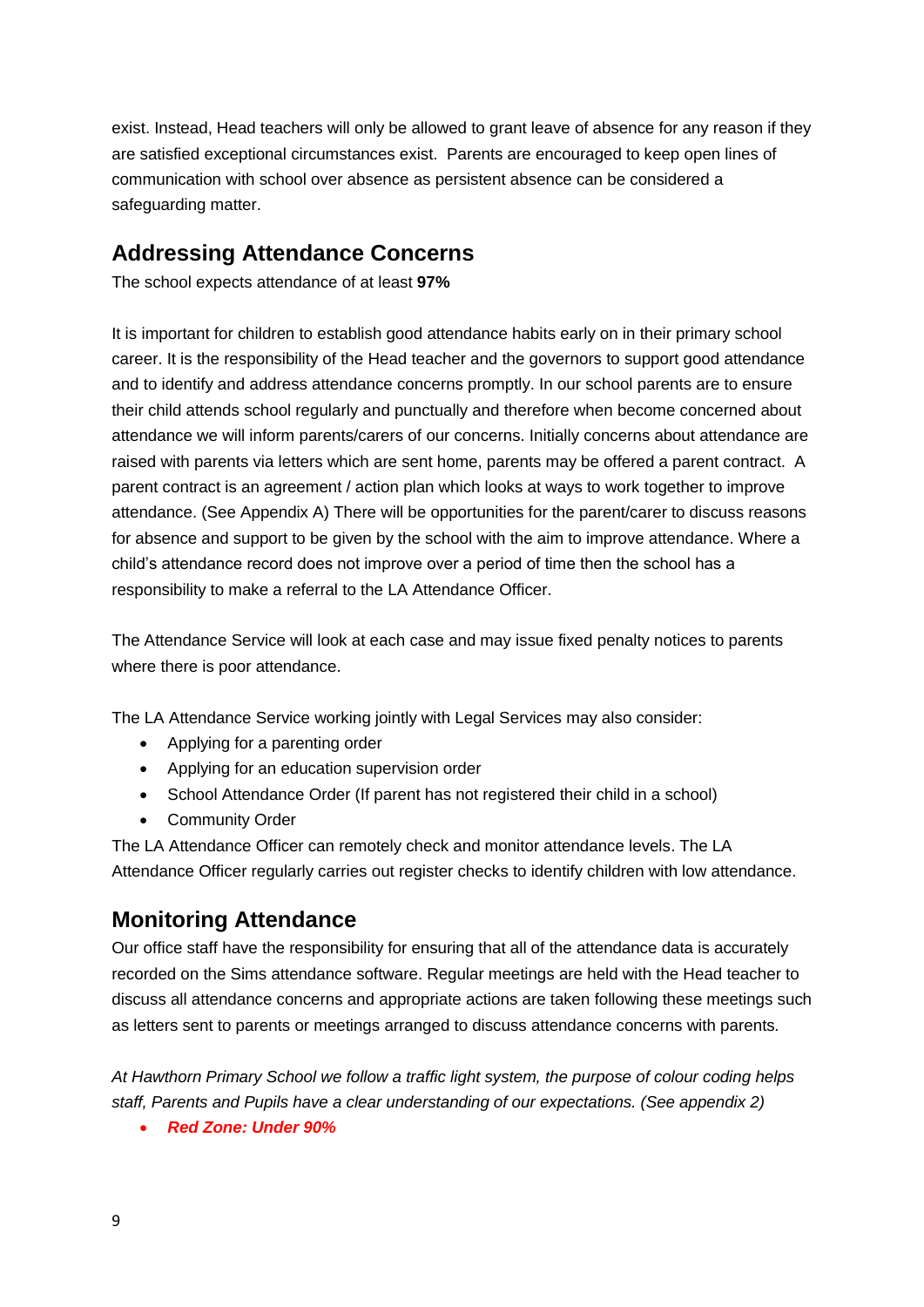*Students in the red zone are more likely to underachieve, find making friendships difficult and misbehave. Legal action may also be taken against Parents/Carers of Red Zone pupils.* 

• *Amber Zone: 91% - 96%*

*Students in this zone are still at risk of underachieving due to the absence level. Students who miss school regularly are more likely to suffer from school related stress. If your child in in the Amber Zone we will contact you to complete a Parent Contract to help avoid attendance falling into the Red Zone.* 

• *Green Zone: 97% - 100%*

*We expect students to have Green attendance throughout their education. Those in the Green are more likely to do well in examinations, have better job opportunities and can develop strong friendships within school.* 

*These thresholds are agreed in accordance with the guidance in recent changes to persistent absenteeism as set out in DFE guidelines September 2015.*

## **Rewards & Recognition**

Although good attendance is an expectation the school seeks to improve whole school attendance by offering incentives, this may include:

- 100% Certificates
- Prizes (both child and parent/family)
- Letters
- School / Class Events
- Trips
- Additional Play time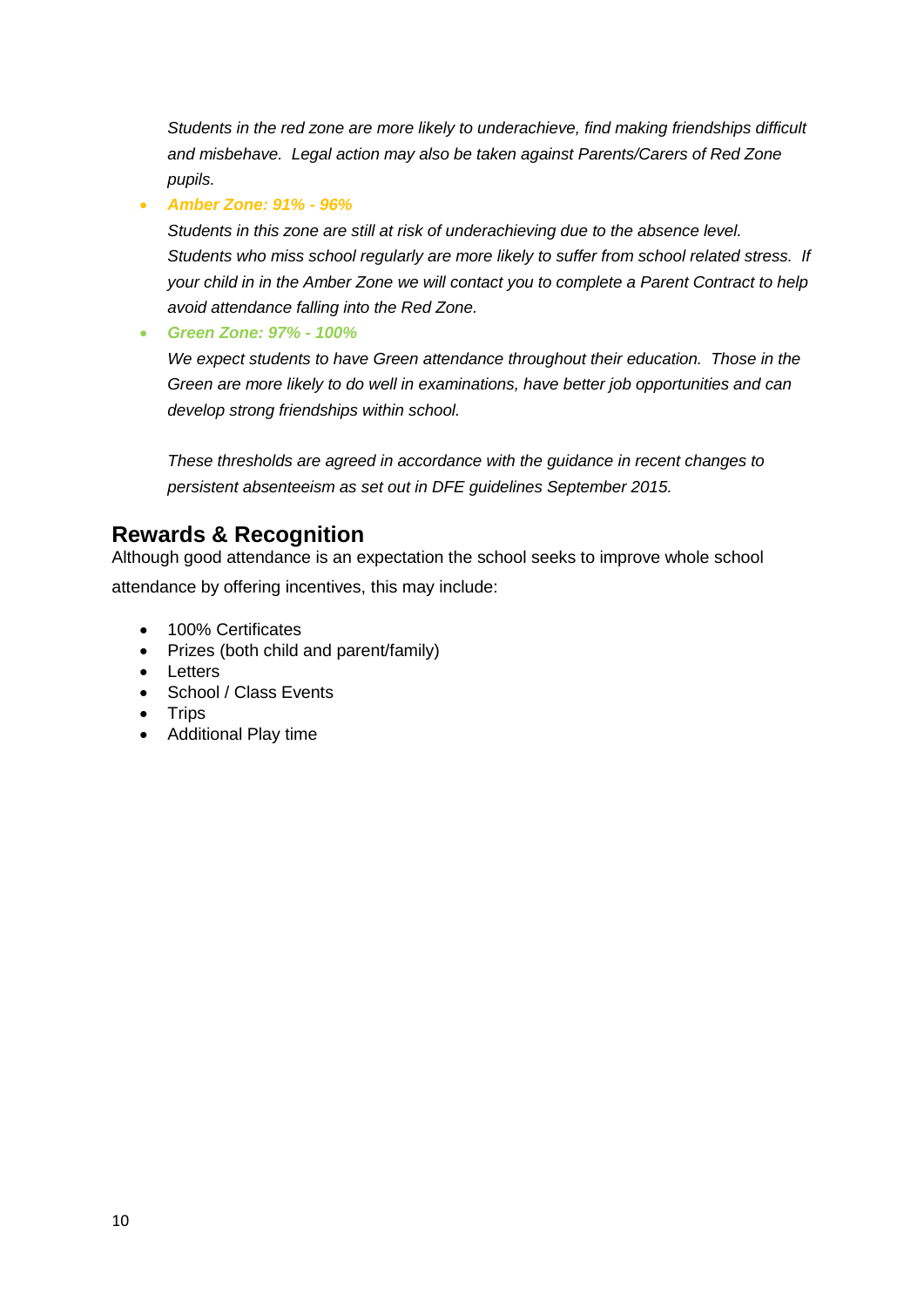**Appendix A**



#### **Parenting Contracts for attendance – guide for parents**

#### **What is a parenting contract?**

A parenting contract is a formal written agreement between a parent or carer and either the school and / or the local authority. A parenting contract may be offered if your child has failed to attend school regularly.

A parenting contract is meant to support you, the school and the LA to identify and address the issues surrounding your child's irregular attendance at school and encourage a positive working relationship to improve attendance. It is not intended to be a punishment.

#### **What does it involve?**

Everyone signed up to the contract will agree to take certain actions which are realistic and which address the issues of non-attendance for a specified period of time. You might agree to do things like getting your child up on time, signing a daily report card and reporting any difficulties to school as soon as possible. School might agree to inform you if your child does not arrive at school, deal quickly with any problems and involve other agencies that might be able to offer you additional support. The contract will be reviewed regularly.

#### **Do I have to enter into a parenting contract?**

Entry into a parenting contract is voluntary but it does provide you with an opportunity to get support to improve your child's attendance at school. If you do take up the offer of a parenting contract and try to comply with it, this may assist your case if the local authority decides to take legal action against you for your child's irregular attendance. If you refuse the offer or don't comply without good reason this may also be presented as evidence.

If you decide not to enter into a contract, you will need to try to find other ways of improving your child's attendance and it may be worth discussing how you intend to do this with the school or local authority.

#### **How is a parenting contract arranged?**

You will be invited to a meeting in school with a school representative. The local authority Area Attendance Officer may also attend. Depending on their age and understanding, your child can attend part or all of the meeting.

At the meeting you will be asked your views on your child's attendance and whether there are any underlying issues. Try to think about the reasons behind your child's absences, any particular difficulties you are experiencing at the moment and what would help you to improve your child's attendance. Also think about what you can do to improve attendance.

School will explain what support they can offer and whether any other agency including the local authority might also be able to help you and your child. You will be able to discuss what is expected of both you and the school and then agree the actions that will support improved attendance. If you choose to accept the offer, the final contract will be signed by you, the school representative and in some cases the area attendance officer.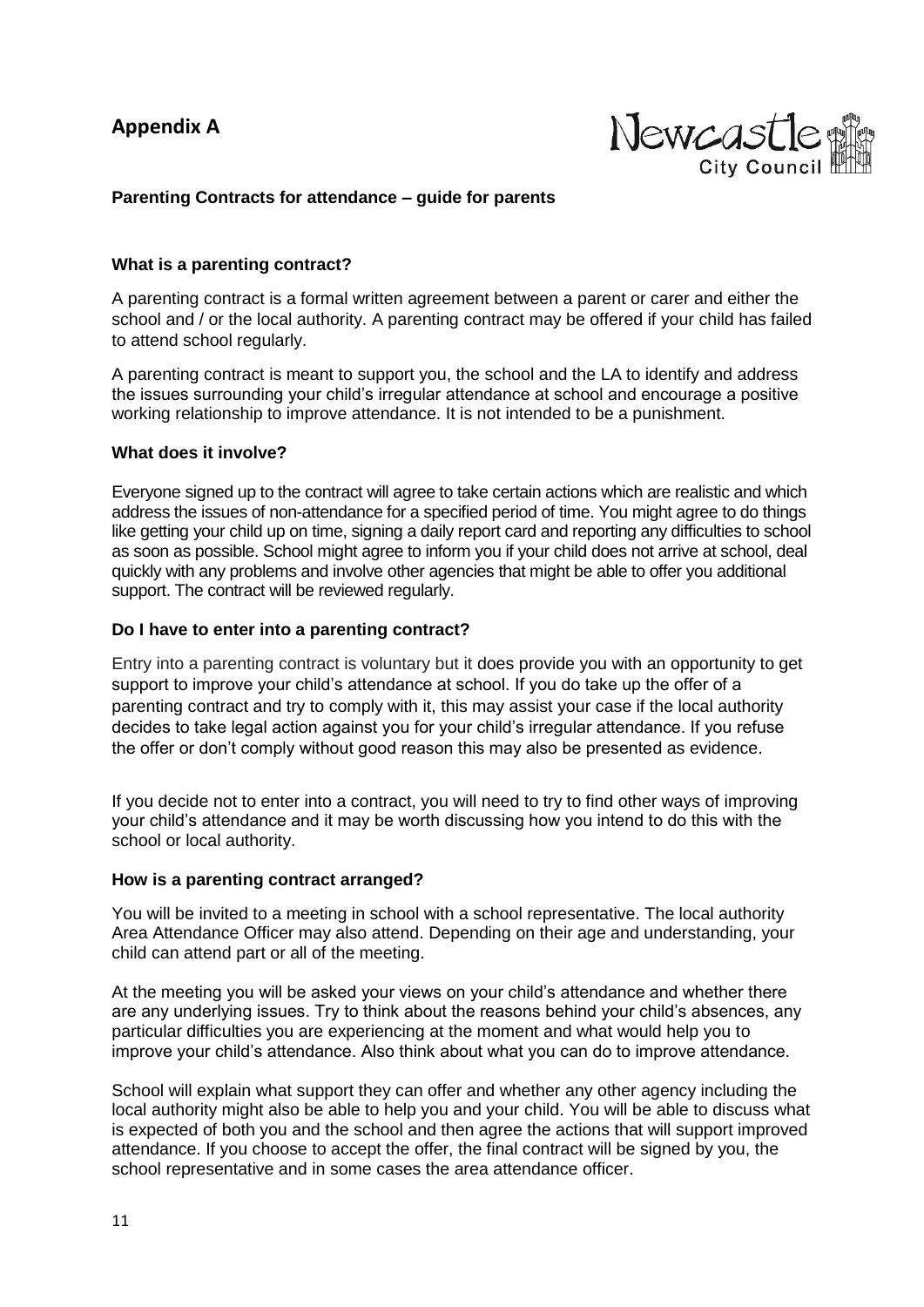#### **National contacts**

[www.direct.gov.uk](http://www.direct.gov.uk/) School attendance, absence and your child [www.education.gov.uk/schools/pupilsupport](http://www.education.gov.uk/schools/pupilsupport) Behaviour and attendance - Parental responsibility familylives.org.uk Truancy Helpline: 0808 800 2222

#### **Local contacts**

[www.newcastle.gov.uk](http://www.newcastle.gov.uk/) Schools – Attendance You can phone the Attendance Service on 0191 277 4500 or Email attendanceservice@newcastle.gov.uk

**If you require this information in audio, Braille or large print, please contact the Attendance Service to arrange.**

**Revised on 24th January 2020**